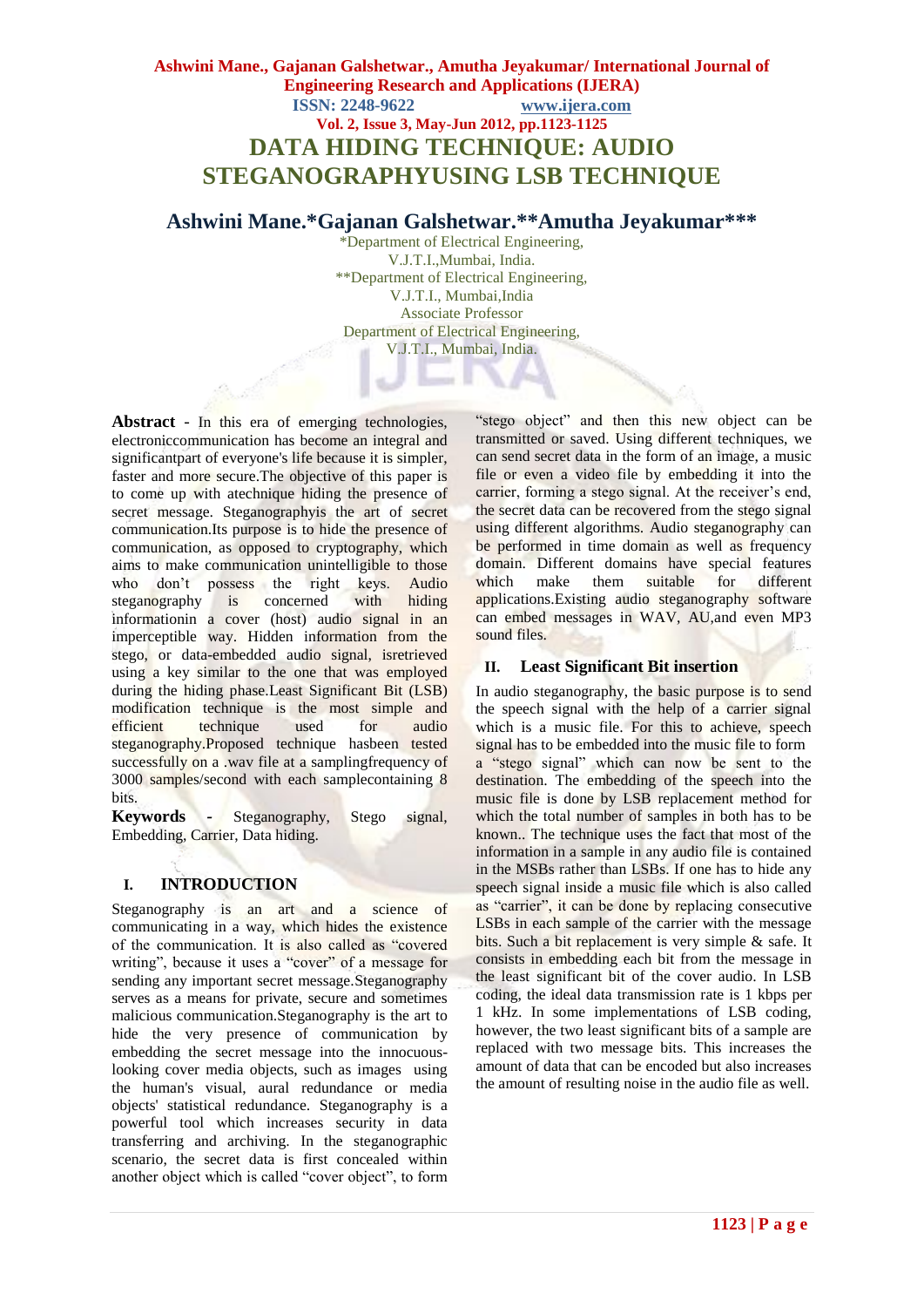

**Figure 3: Stego audio file**

*A. Encoding*

2) Read the audio file or music file stored on the drive.

The algorithm of the proposed method contains two parts as mentioned below. First part gives the steps to embed the speech into the carrier & the next part gives the steps to detect the speech signal.

3) Enter the secrete key.

1) Read the message signal.